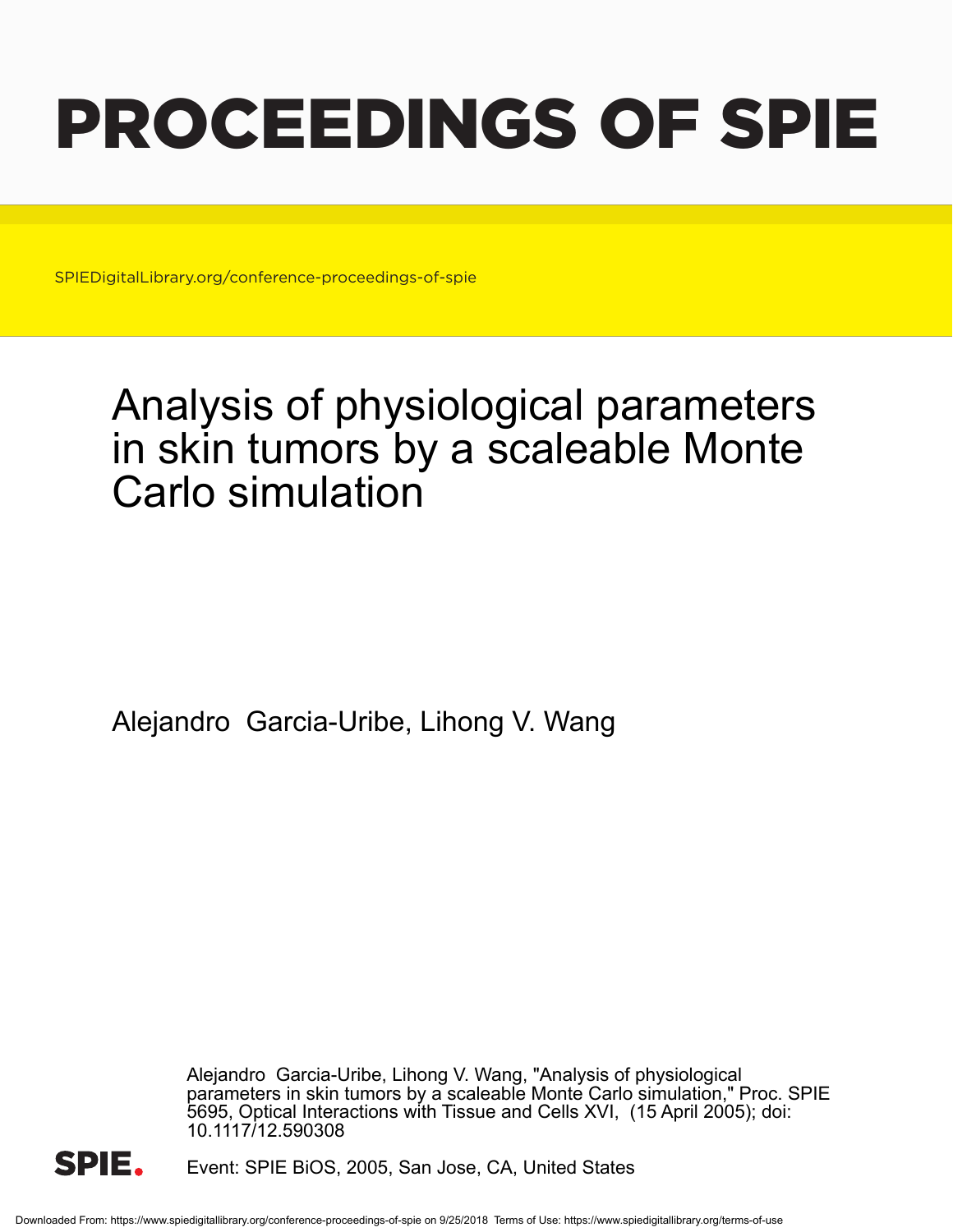### **Analysis of Physiological Parameters in Skin Tumors by a Scaleable Monte Carlo Simulation**

Alejandro Garcia-Uribe<sup>1</sup>, Lihong V. Wang<sup>2,1</sup> <sup>1</sup> Department of Electrical Engineering, Texas A&M University 3128 TAMU, College Station, Texas 77843-3128 <sup>2</sup> Department of Biomedical Engineering, Texas A&M University 3120 TAMU, College Station, Texas 77843-3120

#### **ABSTRACT**

This paper presents a study of the use of a single scaleable Monte Carlo simulation to estimate the physiological parameters of skin lesions from data collected *in vivo* using spectroscopic oblique-incidence reflectometry. Spatiospectral data from 101 cases are separated into two groups based on their melanocytic conditions. Group-1 consists of (a) cancerous basal cell carcinomas and squamous cell carcinomas and (b) benign actinic keratoses and seborrheic keratoses. Group-2 consists of (a) dysplastic nevi and (b) benign common nevi. Several physiological parameters are estimated, such as the size distribution of the optical scatterers, the relative index of refraction of the scatterers, the total volume concentration of the scatterers, the concentration of the total hemoglobin and the oxygen saturation, and the relative changes related to the values calculated from the neighboring healthy tissues. The most significant features are then combined into one feature. The results show that for both groups the combined feature is significantly different for the benign and cancerous cases than for the dysplastic cases. The ROC area was 0.9 and 0.86 for group-1 and group-2, respectively.

**Keywords**: Oblique incidence reflectometry, Spectroscopy, Monte Carlo, Skin Cancer, Lesion classification, Physiological origin

#### **1. INTRODUCTION**

Skin cancer is the most common of all cancers in humans, and its incidence has increased dramatically in recent years. Malignant melanoma (MM) is the most serious type of skin cancer. Other types of skin cancer, such as basal cell carcinoma (BCC) and squamous cell carcinoma (SCC), are called non-melanoma cancers. In the United States alone, more than one million cases of non-melanoma skin cancer were diagnosed in 2003.<sup>1</sup> Melanoma accounted for about 54,200 cases, and it is responsible for about 7,600 of the 9,800 deaths due to skin cancer reported in  $2003$ .<sup>1</sup> Oblique incidence reflectometry has an advantage over the the classically used normal incidence method because it gathers information specifically from the superficial layers of the skin. This is of particular importance since skin cancer is usually present in the top layers of the skin tissue, and the deeper layers only add to the background noise in the signal. $^2$ Monte Carlo simulation was used to extract optical properties from measured diffuse reflectance. The principles of Monte Carlo simulation of photon transport have been thoroughly described by Wang et al.<sup>3</sup> The Monte Carlo method is often used to solve the transport equation numerically, but it is too slow to be used repetitively in an inverse algorithm for deducing optical properties. Assuming a semi-infinite homogeneous media,4,5 a single scaleable Monte Carlo simulation can be used to deduce the optical properties. This scaleable simulation is possible because the Monte Carlo simulation results for the reference values of the index of refraction  $n_r$ , the anisotropy factor  $g$ , the absorption coefficients  $\mu_a$ , and the scattering coefficient  $\mu_s$  can be used to calculate the desired quantities for all possible absorption coefficients  $\mu_a$  by applying Beer's law.<sup>5</sup> The results can be scaled for all scattering coefficients  $\mu_s$ ' while the refractive index  $n_r$  and g are constants because different  $\mu_s$  values change only the distances between the interaction points on the photon paths.

#### **2. SPECTRAL IMAGING SYSTEM**

Our oblique incidence diffuse reflectance spectroscopy (OIDRS) system is illustrated in Figure 1. A white light is coupled to a single optical fiber that delivers light to the sample to be irradiated. As indicated in Figure 1, the source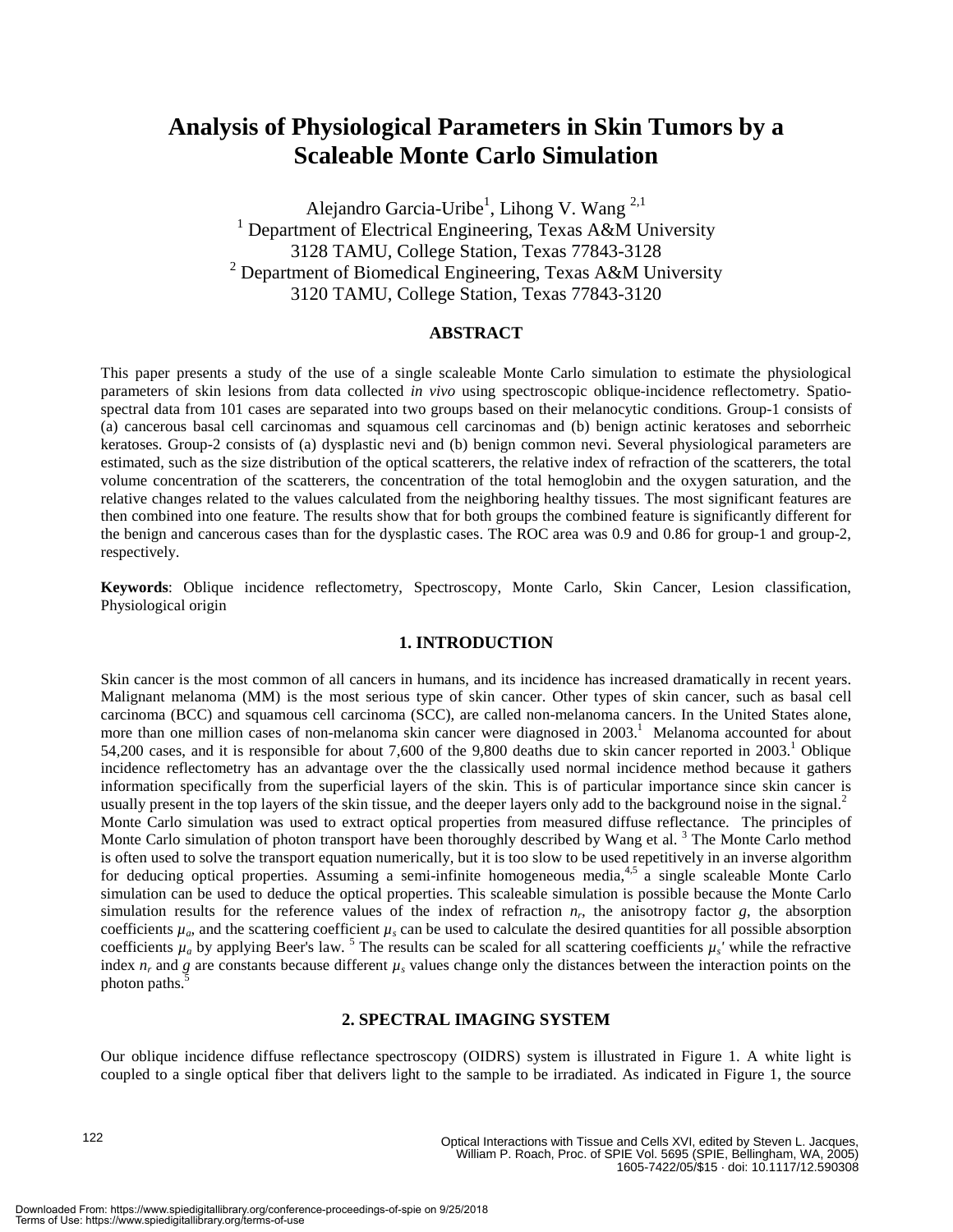fiber delivers the light while a linear array of 13 fibers (200µm diameter low-OH optical fibers) collects the diffusely reflected light. The output of the connecting interface is placed at the object plane of the imaging spectrograph (Oriel MS257). With the probe placed normal to the surface of the sample, the source fiber is oriented at a 45 degree angle of incidence. The spectrograph generates the light spectrum and projects it onto a CCD camera (Princeton instrument Inc. 1530P) to form a spatio-spectral image as shown in Figure 2. In this figure the horizontal axis reflects the spatial location as seen by the fibers, and the vertical axis represents the spectral distribution of the light from each fiber.



Figure 1. Diffuse Reflectance Spectroscopic Imaging System.

The image acquisition for our studies was performed at the University of Texas MD Anderson Cancer Center. The suspicious lesions were divided into two groups. Group 1 corresponded to the non-melanoma cases consisting of cancerous basal and squamous cell carcinomas and benign seborrhoeic keratosis. Group 2 consisted of pre-cancerous dysplastic nevi and benign common, compound and junctional nevi. These groups were chosen since in each group the benign cases resemble their respective cancerous cases making diagnosis difficult.<sup>6</sup> For the group-1 classifier, 304 spectral images were collected from 36 cases (13 cancerous and 23 benign), which consisted of 152 spectral images from the lesions and the same number of images from neighboring healthy tissues. For the group-2 classifier, 522 spectral images from 65 cases (36 dysplasia and 29 benign) were collected, 261 images from the skin lesions and 182 images from neighboring healthy tissues.



Figure 2. Sample spatio-spectral image.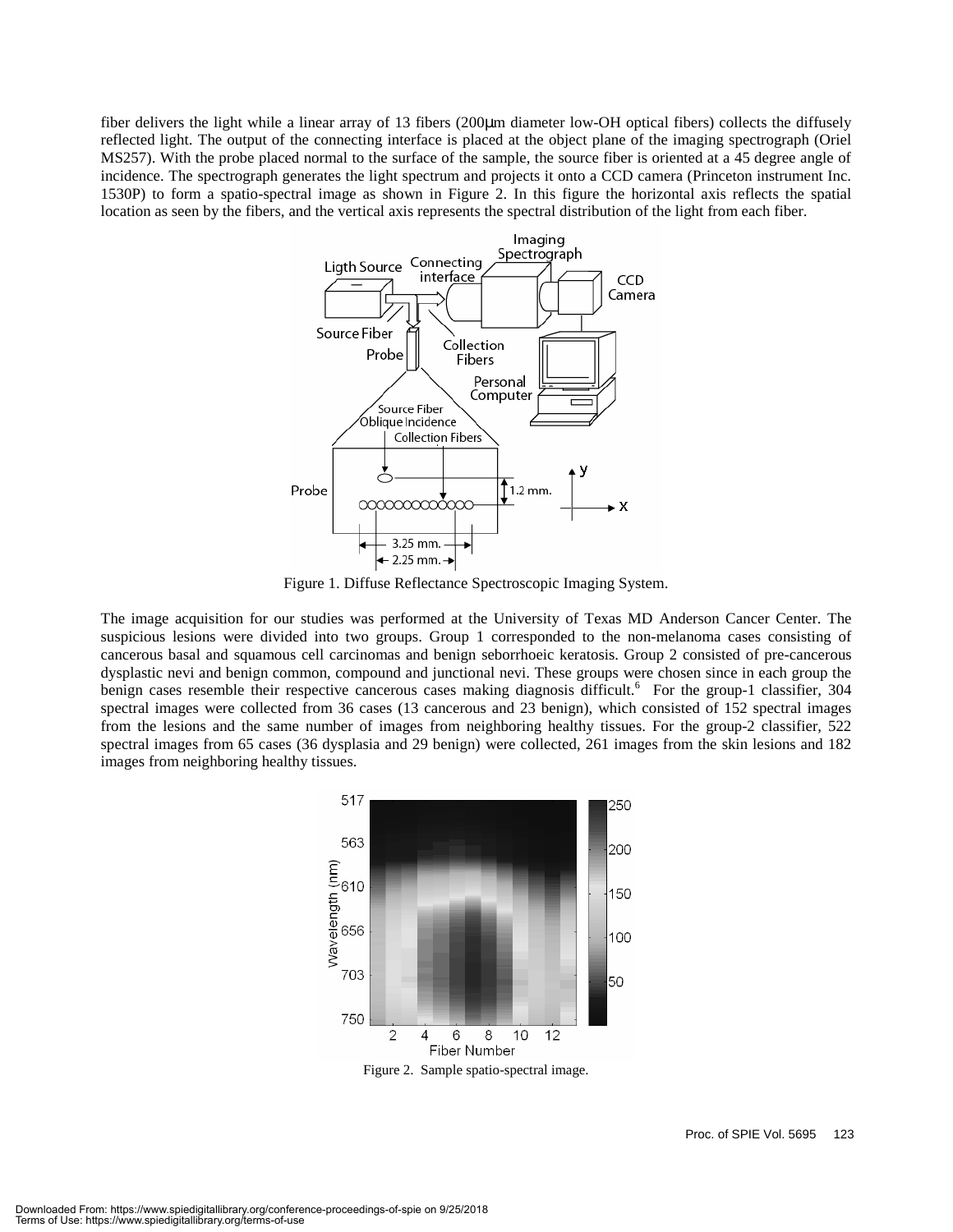#### **3. SCALABLE MONTE-CARLO**

The algorithm is briefly summarized here. A single reference initial Monte Carlo simulation was run with a fixed anisotropy factor *g* at 0.9. The pre-calculated time-resolved diffuse reflectance  $R_r(x, y, t)$  was computed for reference parameters  $\mu_{ar}$  and  $\mu_{sr}$  and saved in a computer file. The time-resolved diffuse reflectance  $R(x, y, t)$  for any new parameters,  $\mu_a$  and  $\mu'$ , was calculated based on the following relationship:

$$
R(x, y, t) = \left(\frac{\mu_s}{\mu_{sr}}\right)^3 R_r \left(x \frac{\mu_s}{\mu_{sr}}, y \frac{\mu_s}{\mu_{sr}}, t \frac{\mu_s}{\mu_{sr}}\right) \exp\left[-\left(\mu_a - \mu_{ar}\right) \frac{\mu_s}{\mu_{sr}} \frac{c}{n}t\right] \tag{1}
$$

where *c* is the speed of light in a vacuum and *n* is the index of refraction of the tissue. Since the perpendicular distance  $y_0=1.2$ *mm* between any collection fiber and the source fiber is constant,  $R(x,t)$  was obtained by first scaling in the y direction. The corresponding steady-state diffuse reflectance was calculated by

$$
R(x) = \int_{0}^{\infty} R(x, t)dt
$$
 (2)

The absorption spectra  $\mu_a(\lambda)$  can be represented by <sup>7</sup>

$$
\mu_a(\lambda) = \varepsilon_{ox}(\lambda)C_{ox} + \varepsilon_{de}(\lambda)C_{de} + \varepsilon_{mel}(\lambda)C_{mel} + \mu_{abg}
$$
\n(3)

where  $\mu_a$  (cm<sup>-1</sup>) is the absorption coefficient;  $\lambda$  is the wavelength;  $\varepsilon_{ox}(\lambda)$ ,  $\varepsilon_{de}(\lambda)$ , and  $\varepsilon_{mel}(\lambda)$  are the known extinction coefficients,  $(cm^{-1} mM^{-1})$  of oxy-hemoglobin, deoxy-hemoglobin, and melanin;  $C_{ox}$ ,  $C_{de}$ , and  $C_{mel}$  are the concentrations (mM) of oxy-hemoglobin, deoxyhemoglobin, and melanin; and  $\mu_{abg}$  is the absorption coefficient caused by the local tissue components other than hemoglobins and melanin. The size distribution of the optical scatterers *f*(φ) can be calculated from the reduce scattering coefficient<sup>8</sup>  $\mu_s = \mu_s[1-g]$  using the following relationship:

$$
\mu_s'(\lambda) = C_s \int_0^\infty \frac{3Q_s(\phi, n, \lambda)[1 - g(\phi, n, \lambda)]}{2\phi} f(\phi) d\phi
$$
\n(4)

where  $C_s$  is the total volume concentration of the scatterers;  $Q_s()$  is the scattering efficiency;  $\phi$  is the diameter of the scatterers, and  $g()$  is the scattering anisotropy.  $Q_s()$  and  $g()$  were calculated using Mie Theory.

The Mitochondria, other cytoplasmic organelles and structures within the cell nuclei, are expected to be significant light scatterers. <sup>10,11</sup> The average effective size of the scattering centers is assumed to correlate well with the size of the cell nuclei. Because our OIDR system provides diffuse reflectance for multiple wavelengths, we can fit the entire spatiospectral image for a spectra  $\mu_a(\lambda)$  and  $\mu_s(\lambda)$ . To simplify the inverse problem, the scattering spectra  $\mu_s(\lambda)$  is linearized and represented by the equation  $\mu_s(\lambda) \approx m_s \lambda + b_s$  over a range of wavelength from 517nm to 604 nm. The fitted parameters that define  $\mu_a(\lambda)$  are the concentrations of  $C_{ox}$ ,  $C_{de}$ , and  $C_{mel}$  directly. An example of the clinical data and the corresponding fitted image is shown in figure 3.

124 Proc. of SPIE Vol. 5695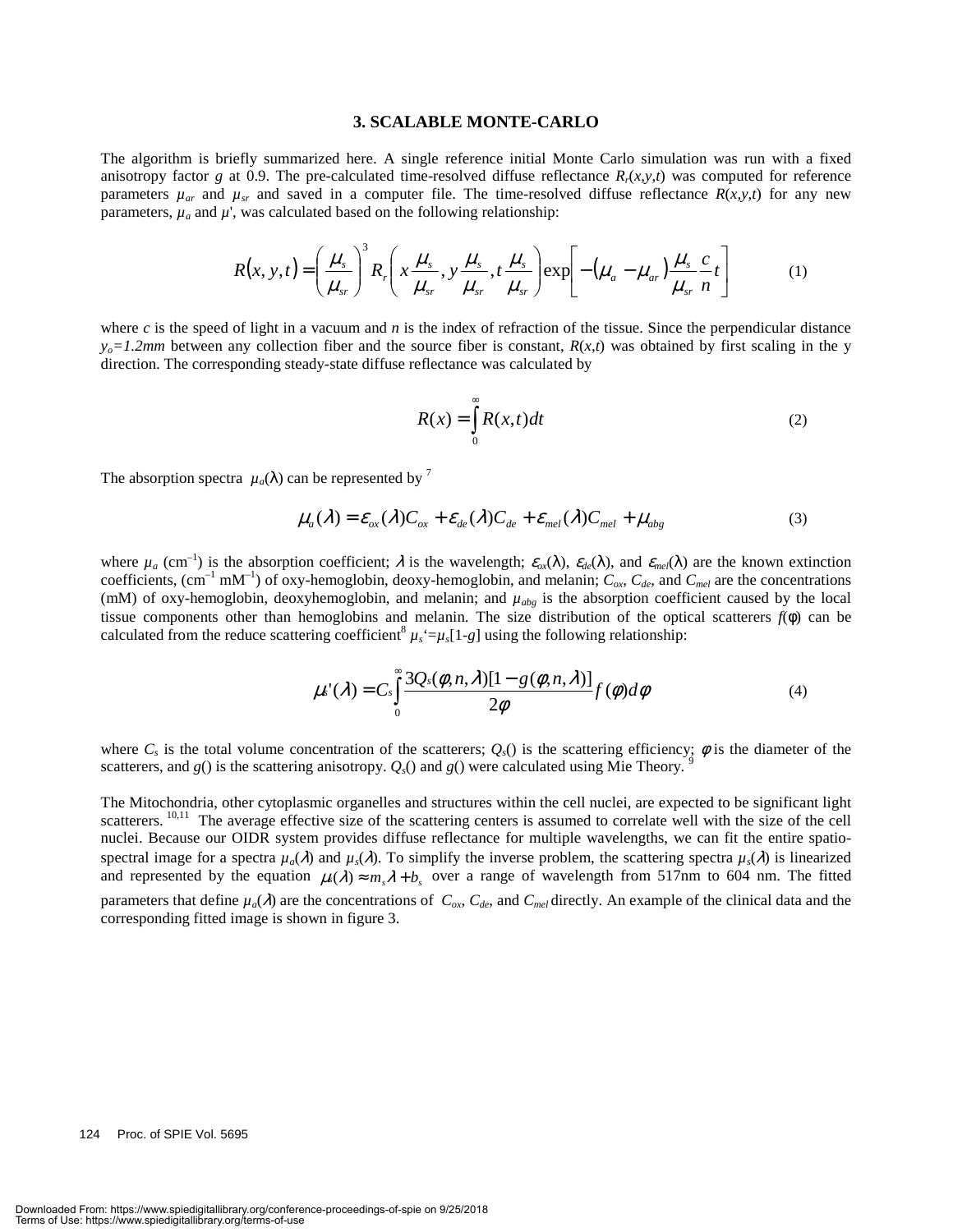

Figure 3. (a) Clinical spatio-spectral image. (b) Fitted spatio-spectral image.

The estimated linear  $\mu_s(\lambda) \approx m_s \lambda + b_s$  was used later to calculate the size distribution of the optical scatters  $f(\phi)$  using Eq. 4.  $f(φ)$  is assumed to be a Gaussian distribution N( $μ, σ$ ). The oxygen saturation *SO*<sub>2</sub> and the concentration of total hemoglobin  $C_{Hb}$  were computed based on the equations:  $SO_2 = C_{ox}/(C_{ox} + C_{de})$  and  $C_{Hb} = C_{ox} + C_{de}$ .

The concentrations of  $C_{ox}$ ,  $C_{de}$ , and  $C_{mel}$ , their derived physiological parameters and the size distributions of  $f(\phi)$  were estimated from the average spatio-spectral image for all skin lesions (L) and their corresponding average image from neighboring healthy tissue (H). The extracted values from the neighboring healthy tissues were used as a reference, or for normalization, to eliminate any background artifacts appearing in the lesion images. Figure 4 shows the normalized oxygen saturation *SO2* and the mean and standard deviation of the size distributions of the optical scatters.



Figure 4. (a) Physiological parameters Group-1. (b) Physiological parameters Group-2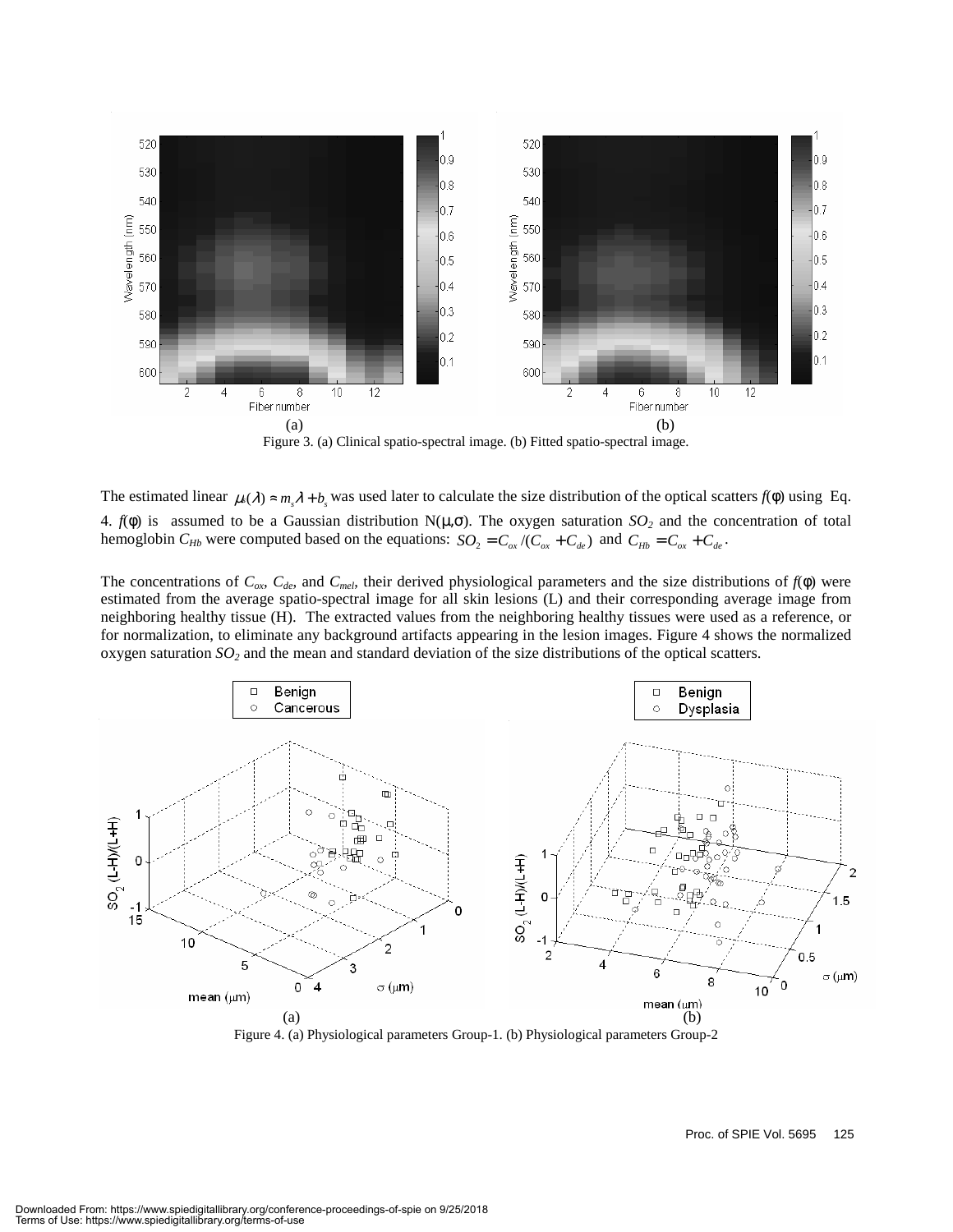These 3 physiological parameters for each case were combined into a single value.<sup>12</sup> This final single value was used to calculate the receiver operating characteristic curve (ROC). The ROC curve describes the relationship between the true positives and the false positives for different threshold values on a scatter plot. The abscissa of the ROC curve is 1– specificity, and its ordinate is sensitivity. Sensitivity indicates the fraction of correctly identified positive cases among all positive cases. The area under the ROC curve is a reflection of how effective the feature is at distinguishing between the classes. The ROC area is 0.9 and 0.86 for group-1 and group-2, respectively. Figure 5 shows the ROC curve for group-1 and group-2, respectively.



Figure 5. (a) ROC Group-1. (b) ROC Group-2

#### **4. CONCLUSIONS**

The results show that the expected value of the size distributions of the scatters  $f(\phi)$  in the cancerous and dysplasia cases is larger than that in the benign cases. The cancerous lesions in group-1 have a lower average relative oxygen saturation  $SO_2$  than the benign lesions. Also dysplastic nevi cases present lower relative  $SO_2$  than common nevi. The lower oxygen saturation in cancerous and dysplastic nevi lesions can be related to abnormal blood supply and distribution and metabolic abnormalities.

#### **5. ACKNOWLEDGMENT**

This project is sponsored by NIH grant R01 CA106728. Wang's email is LWang@tamu.edu.

#### **REFERENCES**

 $\overline{a}$ 

<sup>1.</sup> American Cancer Society web site. http://www.cancer.org

<sup>2.</sup> G. Marquez, and L. H. Wang, "White Light Oblique Incidence Reflectometer for Measuring Absorption and Reduced Scattering Spectra of Tissue-like Turbid Media," Optics Express 1, 454-460, (1997).

<sup>3.</sup> L.-H. Wang, S. L. Jacques, and L.-Q. Zheng, "MCML - Monte Carlo modeling of photon transport in multi-layered tissues," Computer Methods and Programs in Biomedicine 47, 131-146, (1995).

<sup>4.</sup> R. Graaff, M. H. Koelink, F. F. M. de Mul, W. G. Zijlstr, A. C. M. Dassel, and J. G. Aarnoudse, "Condensed Monte Carlo simulations for the description of light transport," Appl. Opt. 32, 426-434 (1993).